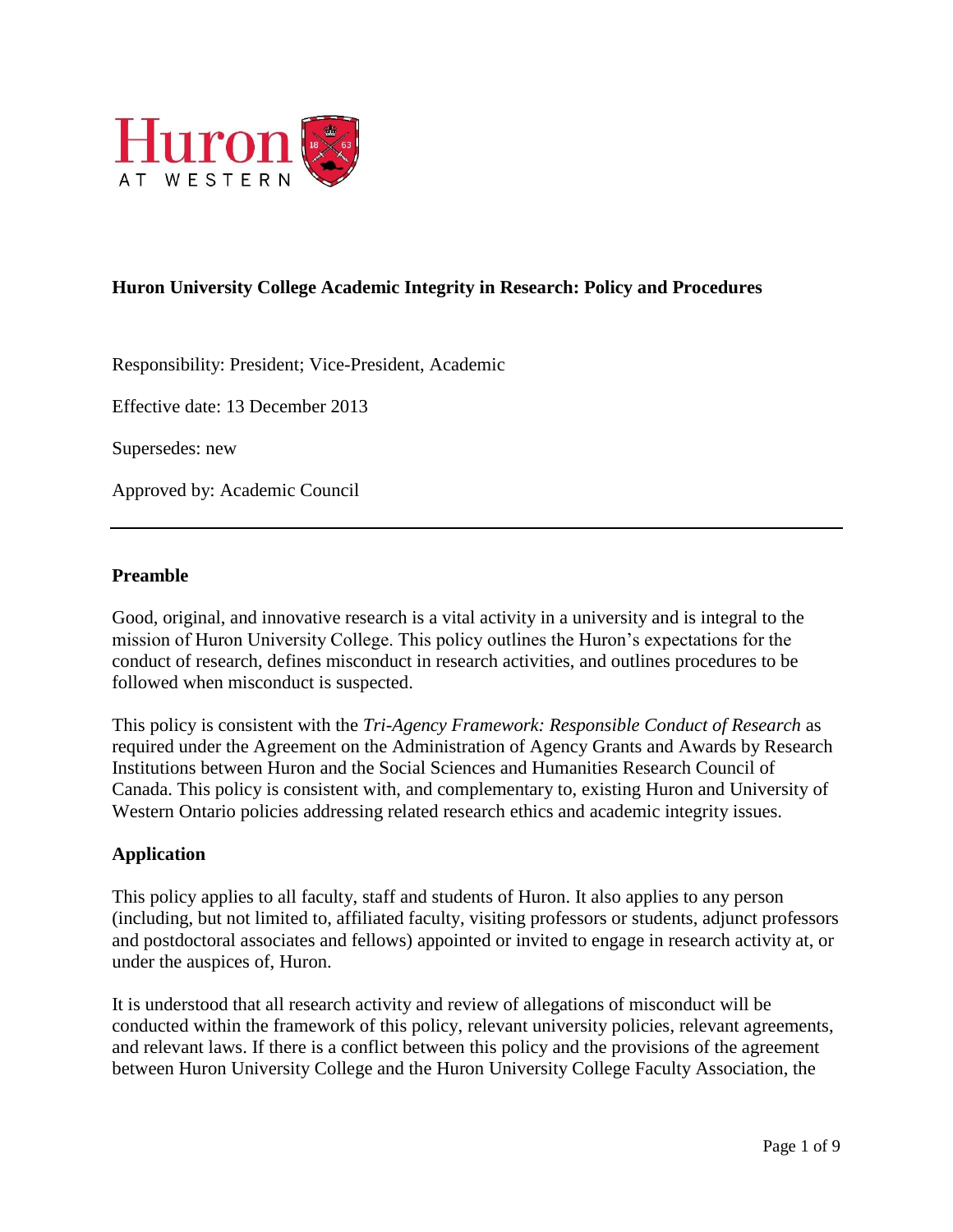agreement prevails. If there is a conflict between this policy or an agreement and the law, the law prevails.

In the case of an allegation of research misconduct against a student, when there is no outside agency funding involved, the allegation may be dealt with under the relevant Scholastic Discipline Policy rather than the procedures under this policy.

### **Responsibilities**

The responsibilities of all members of the Huron community include not only fulfilling the integrity expectations of this policy, but also reporting suspected misconduct according to the procedures defined.

The responsibilities of Huron include promoting integrity in research, investigating allegations of misconduct, imposing appropriate sanctions if misconduct has occurred, and reporting cases of misconduct as required.

Every faculty member, department, unit, and laboratory has an obligation to ensure that all individuals engaged in research activities are aware of this policy and other relevant policies concerning the conduct of academic work, and understand the expectations and requirements set out in these policies.

### **Expectations**

Huron expects all individuals engaged in academic work to conform to the highest standards of ethical practice in research. Individuals are personally responsible for the intellectual and ethical integrity of their work and must ensure that in research their conduct meets university standards and best practices, professional and disciplinary standards, applicable laws and regulations, and the integrity standards of any entities sponsoring any component of research work.

Those undertaking academic work must strive to follow the best research practices honestly, accountably, openly, and fairly in the search for, and in the dissemination of, knowledge.

At a minimum, researchers are responsible for:

- a. Using a high level of rigour in proposing and performing research; in recording, analyzing, and interpreting data; and in reporting and publishing data and findings;
- b. Keeping complete and accurate records of data, methodologies and findings, including graphs and images, in accordance with the applicable funding agreement, institutional policies and/or laws, regulations, and professional or disciplinary standards in a manner that will allow verification or replication of the work by others;
- c. Referencing and, where applicable, obtaining permission for the use of all published and unpublished work, including data, source material, methodologies, findings, graphs and images, in accordance with copyright and other intellectual property laws;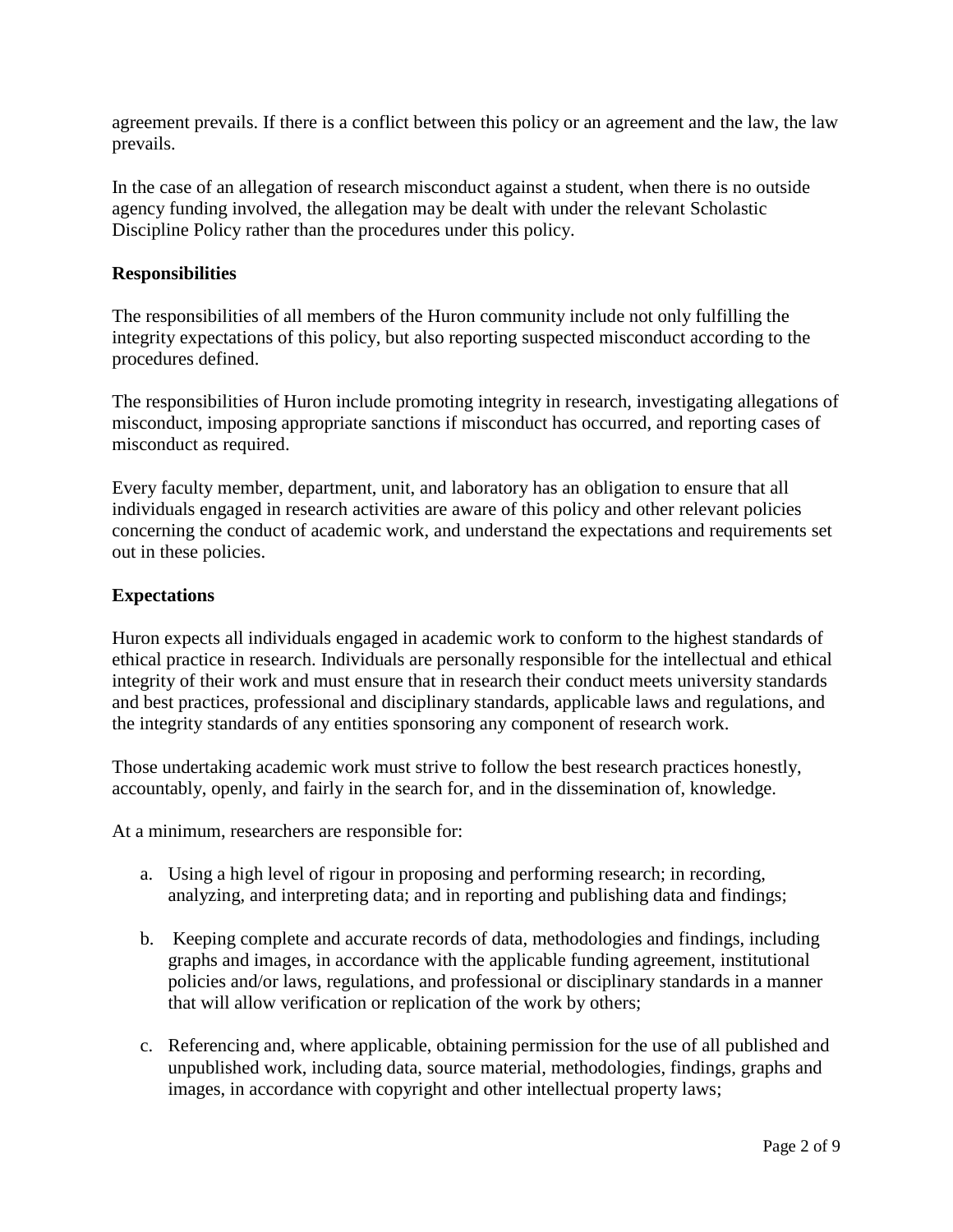- d. Including as authors or creators, with their consent, all those and only those who have materially or conceptually contributed to, and share responsibility for, the contents of the publication, academic presentation, document or creation, in a manner consistent with their respective contributions, and relevant authorship policies or intellectual property rights;
- e. Acknowledging, in addition to authors and creators, all contributors and contributions to research, including, but not limited to, writers, funders and sponsors;
- f. Appropriately managing any real, potential or perceived conflict of interest, in accordance with Huron's policies on conflict of interest;
- g. Providing true, complete and accurate information in their funding applications and related documents and representing themselves, their research and their accomplishments in a manner consistent with the norms of the relevant field;
- h. Certifying in applications that they are not currently ineligible to apply for, and/or hold, funds from any research or research funding organization world-wide for reasons of breach of responsible conduct of research policies such as ethics, integrity or financial management policies;
- i. When they are principal funding applicants, ensuring that others listed on the application have agreed to be included;
- j. Using grant or award funds in accordance with the policies of the agencies, including the Tri-Agency Financial Administration Guide and funding agency grants and awards guides; and providing true, complete and accurate information on documentation for expenditures from grant or award accounts;
- k. Complying with all applicable funding agency requirements, university policy and legislation for the conduct of Research, including, but not limited to:
	- Tri-Council Policy Statement: Ethical Conduct of Research Involving Humans (TCPS 2);
	- Canadian Council on Animal Care Policies and Guidelines;
	- Agency policies related to the Canadian Environmental Assessment Act;
	- Licenses for research in the field;
	- Laboratory Biosafety Guidelines;
	- Controlled Goods Program;
	- Canada's Food and Drugs Act;
	- Western's Biosafety Policies and Procedure; and
	- Western's Use of Animals in Research and Teaching Policy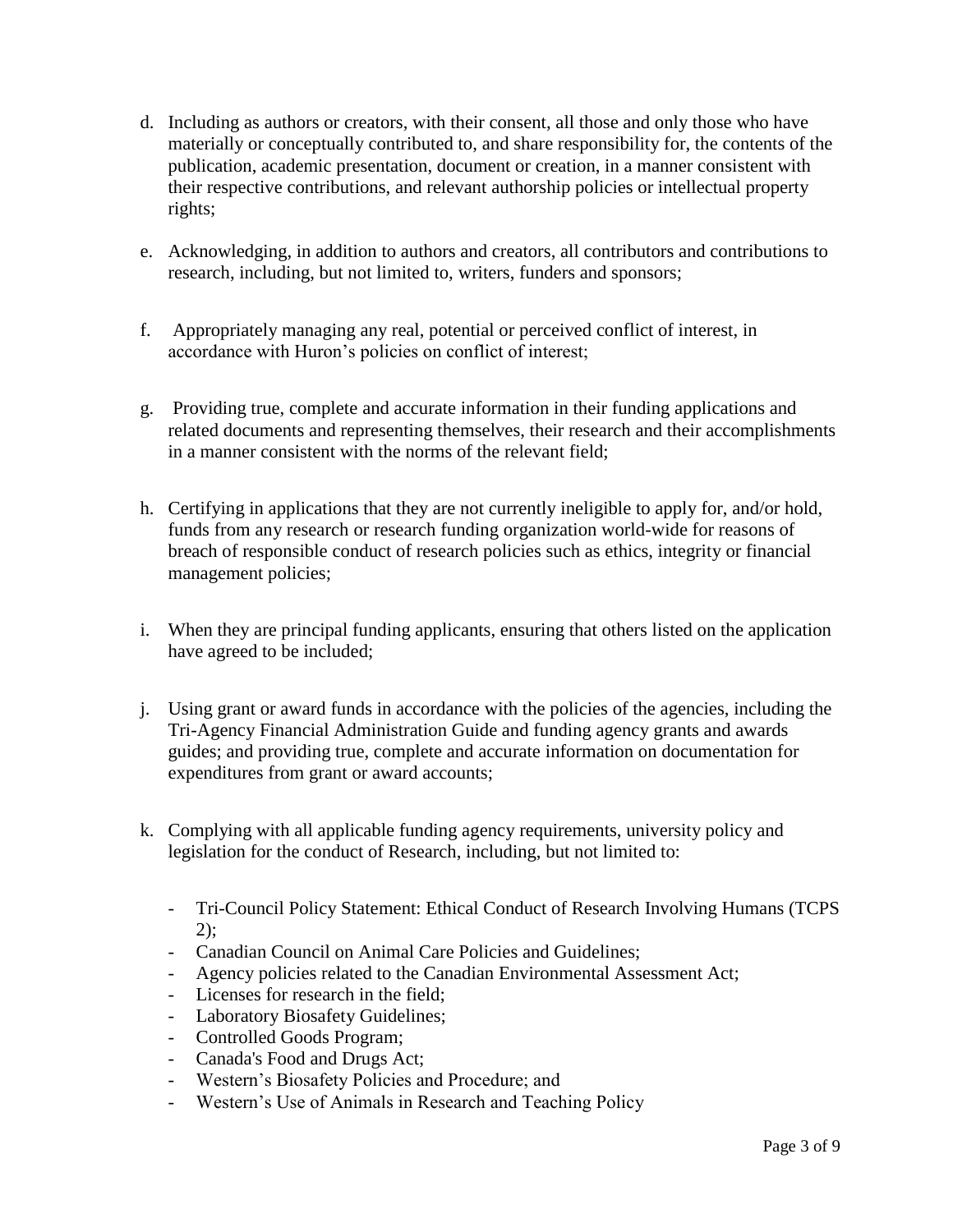- l. Ensuring that all research involving human participants or animal subjects is approved by the appropriate Huron University College- or Western University-sanctioned review board;
- m. Ensuring persons involved in the researcher's lab are properly trained and supervised, and are made aware of applicable governmental and institutional requirements related to the practices in the lab;

Integrity in Research also includes the following:

- a. recognizing the substantive contributions of collaborators and students; using unpublished work of other researchers, creators and scholars only with permission and with due acknowledgement; and using archival material in accordance with the rules of the archival source;
- b. obtaining the permission of the author or creator before using new information, concepts or data originally obtained through access to confidential manuscripts or research funding applications;
- c. using scholarly and scientific rigour and integrity in obtaining, recording and analyzing data, and in reporting and publishing results, including correcting or providing notice of work which is misleading or inaccurate;
- d. using published work only in accordance with copyright law, and ensuring that authorship of published work includes all those who have materially contributed to, and share responsibility for, the contents of the publication or presentation, and only those people;
- e. revealing to sponsors, universities, journals or funding agencies, any material conflict of interest, financial or other, that might influence their decision on whether the individual should be asked to review manuscript or applications, test or use products or be permitted to undertake work sponsored from outside sources;
- f. using appropriate referencing and citation of resources used in academic work;
- g. ensuring one does not misrepresent one's academic credentials or affiliations within or outside of the academic community.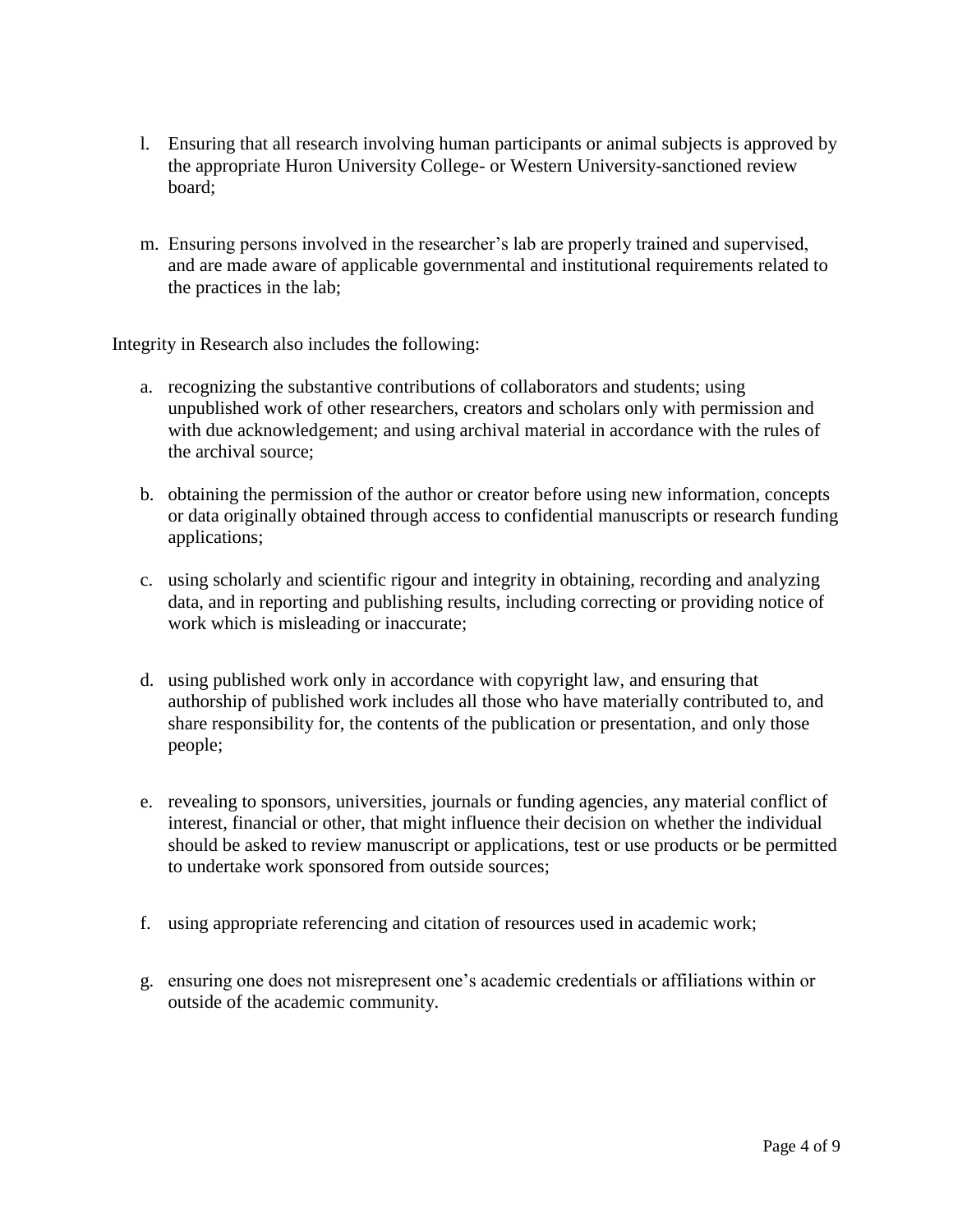### **Misconduct**

Research misconduct is any research practice that deviates from the commonly accepted ethics/integrity standards or practices of the relevant research community. Research misconduct does not include honest error or differences of opinion. Definitions of research misconduct may vary depending on the applicable funding agency rules and expectations, or by virtue of negotiated agreements; however, generally, research misconduct includes, but is not limited to:

- a. Fabrication: making up data, source material, methodologies or findings, including graphs and images;
- b. Falsification: manipulating, changing, or omitting data, source material, methodologies or findings, including graphs and images, without acknowledgement, resulting in inaccurate findings or conclusions, and including, but not limited to, tampering with the work of others to misrepresent or interfere with their research or use of the practice of "unblinding";
- c. Destruction of research records: the destruction of one's own or another's research data or records specifically to avoid the detection of wrongdoing or in contravention of the applicable funding agreement, institutional policy and/or laws, regulations, and professional or disciplinary standards;
- d. Misappropriation or denial of access to research records: the use of data or research records in a way that results in misappropriation of the materials, or a loss of access or right of another person with a claim of access or ownership;
- e. Plagiarism: presenting and using another's published or unpublished work, including theories, concepts, creations, data, source material, methodologies or findings, including graphs and images, as one's own, without appropriate referencing and, if required, without permission;
- f. Redundant publications: the re-publication of one's own previously published work or part thereof, or data, in the same or another language, without adequate acknowledgment of the source, or justification;
- g. Invalid authorship: inaccurate attribution of authorship or creatorship, including attribution to persons other than those who have contributed sufficiently to take responsibility for the intellectual content, or agreeing to be listed as author to a publication or creator of a work for which one made little or no material contribution;
- h. Inadequate acknowledgement: failure to recognize appropriately contributions of others in a manner consistent with their respective contributions and authorship policies of relevant publications, or other copyright or intellectual property laws;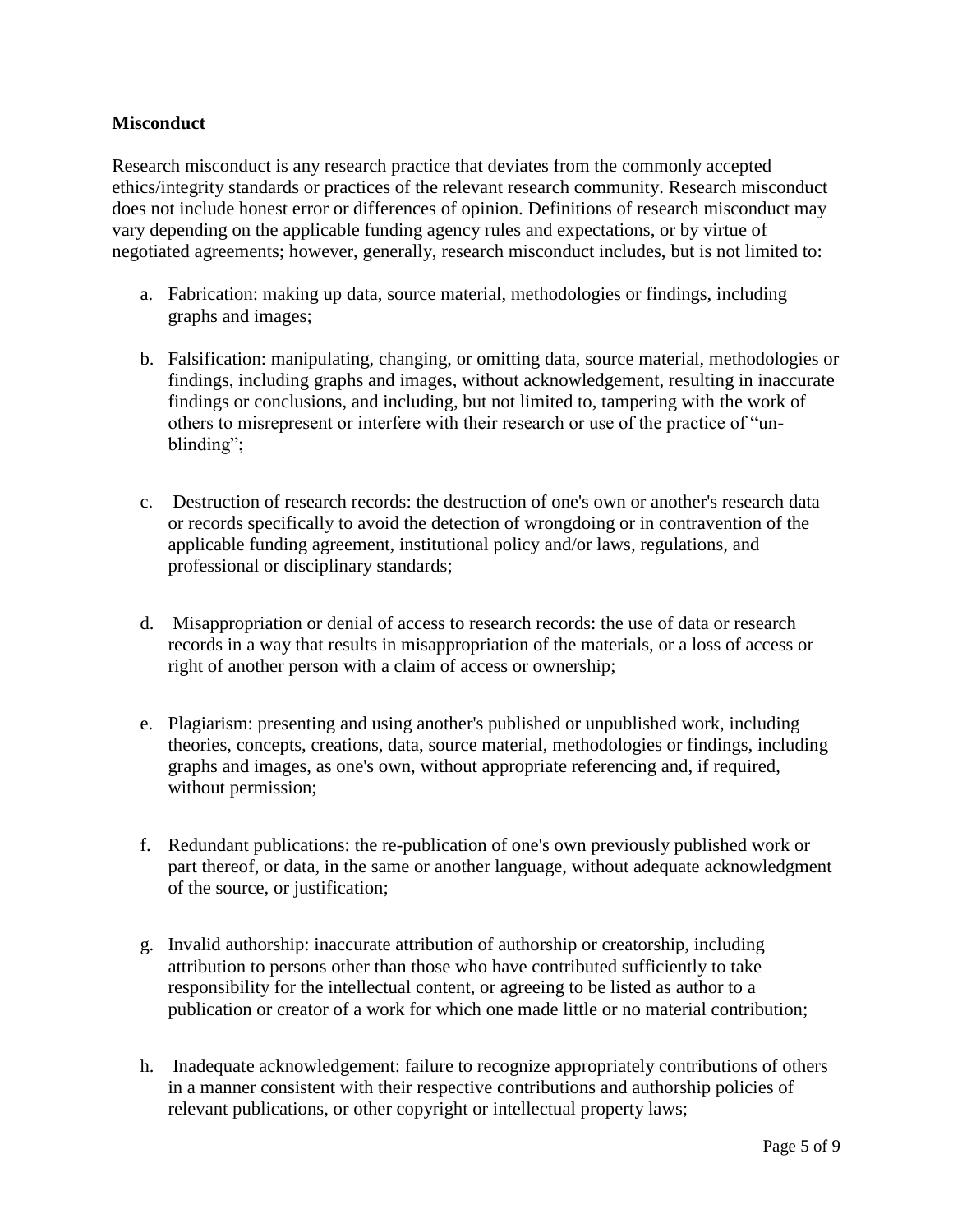- i. Mismanagement of Conflict of Interest: failure to manage appropriately any real, potential or perceived conflict of interest, in accordance with the University's policies on conflict of interest;
- j. Misrepresentation in an Agency Application or Related Document: providing incomplete, inaccurate or false information in a grant or award application or related document; applying for and/or holding an award for which one is ineligible; or listing co-applicants, collaborators or partners without their agreement;
- k. Mismanagement of Grants or Award Funds: using grant or award funds for purposes inconsistent with the policies of the funding agency and/or Huron; misappropriating grants and award funds; contravening funder financial policies or providing incomplete, inaccurate or false information on documentation for expenditures from grant or award accounts;
- l. Breaches of Agency Policies or Requirements for Certain Types of Research: failing to meet funding agency policy requirements, or to comply with relevant policies, laws or regulations, for the conduct of certain types of research activities; failing to obtain appropriate approvals, permits or certifications before conducting these activities.

## **Reporting of Allegations**

Everyone in the Huron community plays an important role in the process for addressing allegations of research misconduct and in helping to ensure that allegations are addressed appropriately and in a timely manner. Anyone who has reasonable grounds to suspect misconduct in research is expected to bring forward the allegation promptly. Anyone making an allegation that is reckless, malicious, or not in good faith may be subject to discipline or other recourse.

Allegations of misconduct in research are to be submitted, in writing, to the Principal.

## **Notices and Confidentiality of Allegations**

An allegation cannot be fully confidential. Information must be given to those responsible for the investigation and review of the matter, to witnesses, and to the respondent to permit a fair and full process of review. Allegations and information arising from the review process will not be shared with persons who are not directly involved in the review and adjudication of the allegation except as required by law, a negotiated agreement, or an agency agreement.

Where financial misconduct is alleged, Huron's accounting office shall be notified. In such cases, the Principal shall advise those notified to maintain confidentiality in respect of the allegation.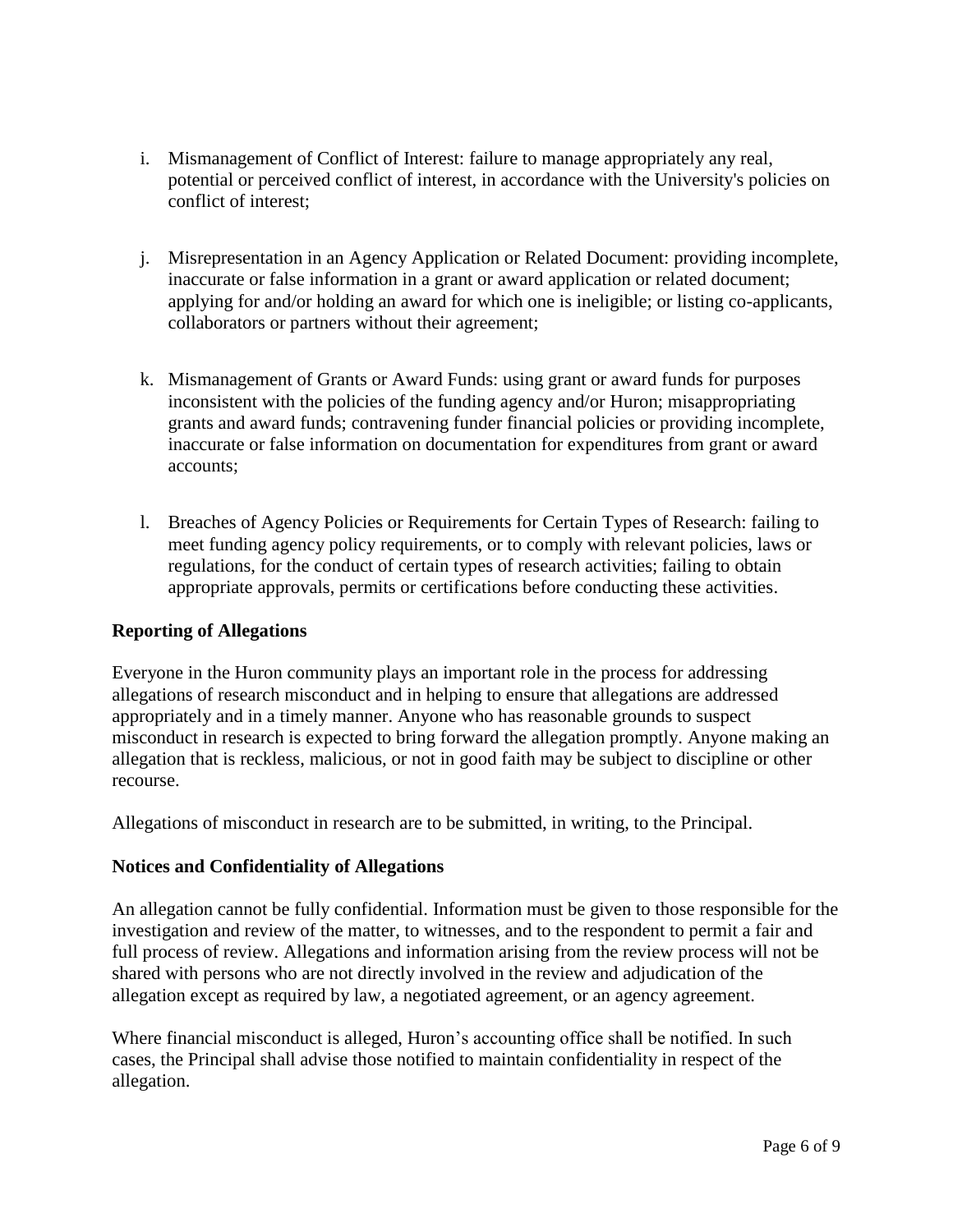Subject to any applicable laws, including privacy laws, the Principal shall advise any relevant agency immediately of any allegations related to activities funded by the agency that may involve significant financial, health and safety, or other risks, and shall provide such additional information relating to any allegations as may be required in compliance with Huron's agency agreement.

### **Investigating Allegations**

Within ten (10) business days of receipt of an allegation, the Principal shall provide the respondent with a summary of the allegation and written notice that the respondent may, within ten (10) business days, make preliminary submissions in respect of the allegation. The timeline for the respondent's submissions may be extended by the Principal on request. The Principal will ensure that relevant requirements of any policy or agreement in relation to the respondent are met.

Once notified of an allegation, the respondent shall not destroy or discard or otherwise alter any potentially relevant data or other form of information relevant to the allegation. Huron may take any action necessary to maintain the integrity of the evidence relevant to the allegation.

Following preliminary review, the Principal shall determine whether Huron will investigate the allegation (see "Formal Investigation" below) or will decline to deal with the allegation further. The complainant and respondent, and, where notice was given to an agency, the agency, will be notified of this decision in writing.

Should the Principal decline to deal with the allegation further, no materials in relation to the allegation or preliminary review shall be placed in Huron's official records related to the employment or student record of the respondent.

If the Principal decides that the complaint is responsible and there is sufficient evidence to indicate that research misconduct may have occurred, the allegation will proceed to a formal investigation.

If the respondent admits to the alleged misconduct, a decision will be issued by the Principal with copies to the complainant and the respondent. The file will be referred to the relevant dean's office. Discipline will be determined in accordance with the disciplinary policy applicable to the respondent. Huron will issue any required reports relating to the misconduct.

#### **Formal Investigation**

If the alleged misconduct involves collaborative research conducted at multiple institutions or if the alleged breach is also being investigated at another institution, the following procedures may be modified to facilitate joint or parallel investigation processes.

At any point during an investigation, the Principal may elect to offer the parties mediation services to enable the resolution of matters arising from the investigation. However, mediation cannot replace adjudication of a matter involving agency funding.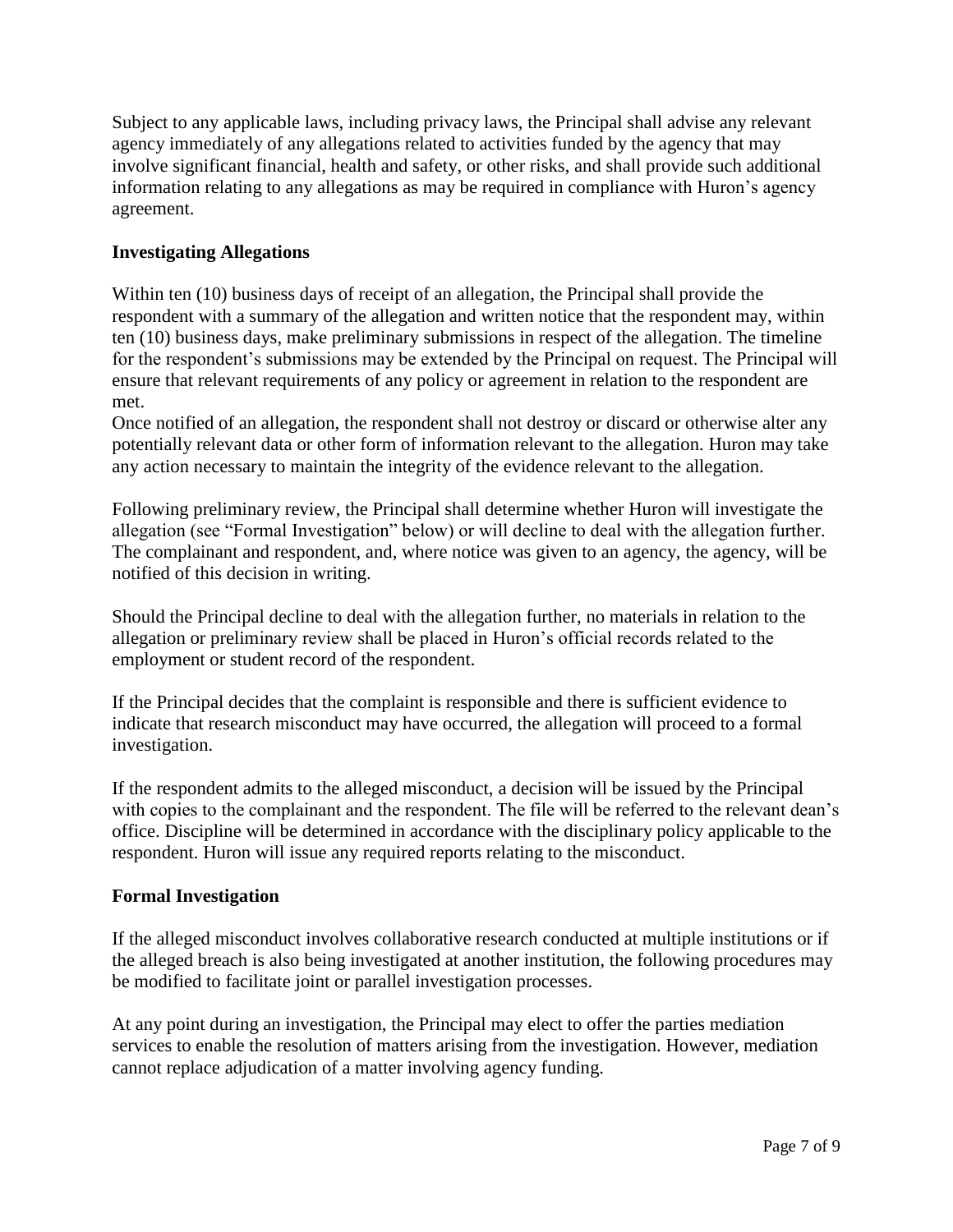The investigation shall be facilitated by the Principal's Office, and shall be conducted by the Research Complaints Committee as constituted by the Academic Council (which membership includes at least one external member who has no current affiliation with the University). Members of the committee shall have no conflict of interest, real or apparent.

The Research Complaints Committee shall collect and review the evidence and interview witnesses, including the respondent, to the degree necessary to make a decision as to whether or not a breach of this policy has occurred. The committee may determine its own process in conducting the investigation, providing it is consistent with relevant university policy and/or negotiated agreements, and the principles of natural justice.

The Research Complaints Committee shall conduct the investigation in a timely manner. Where the investigation cannot be completed within 30 business days of its being initiated, the committee shall notify the Principal, the respondent and complainant of the reasons for delay and advise them of the expected completion date. Where the respondent has association representation, the association shall also be notified.

Investigative findings and the decision of the Research Complaints Committee shall be reported by the committee to the Principal, the respondent, and the complainant within ten (10) business days following receipt of the report of the committee. Should a breach of this policy be found, the Principal shall also refer the file to the appropriate office for disciplinary action.

Where a policy breach is found in relation to a funding application submitted to an agency or to an activity funded by an agency, the Principal shall provide a report to the agency as required by Huron's agency agreement.

Where the policy breach is found in relation to misuse of research funds, a report shall be made to Huron's Finance and Audit Committee, through the accounting office.

If an allegation is determined to be unfounded, every effort will be made by Huron to protect or restore the reputation of those wrongly subjected to an allegation.

## **Grievance/Appeal Proceedings**

Appeals or grievances in relation to findings of misconduct under this policy or disciplinary actions assessed are to be undertaken in accordance with the appeal or grievance procedures established under the applicable disciplinary policy.

#### **Reporting to Granting Agencies**

Subject to any applicable laws, including privacy laws, the institution will immediately advise the relevant granting agency or the Secretariat on Responsible Conduct of Research (SRCR) of any allegations related to activities funded by the agency that may involve significant financial, health, or safety, or other risks. The institution will write a letter to the Secretariat on Responsible Conduct of Research confirming whether or not the institution is proceeding with an investigation where the SRCR was copied on an allegation. If a breach is confirmed at the